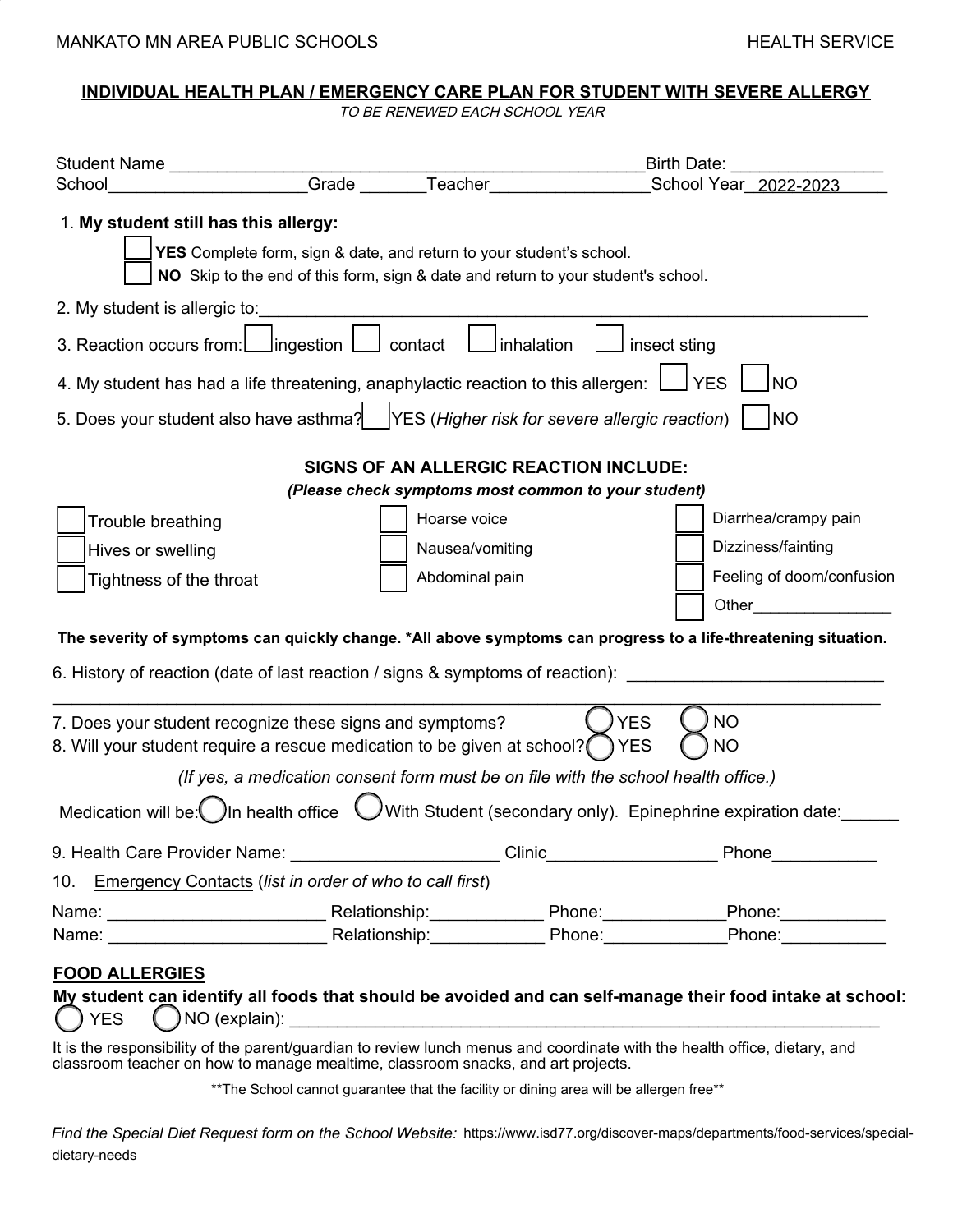## **SCHOOL ACTION/EMERGENCY PLAN** (if exposure to allergen occurs):

## **\*\****If student has an epinephrine auto-injector for a bee sting allergy, it will be immediately given if stung\*\**

- **1.** Give prescribed medication if available. If symptoms do not improve, or symptoms return, additional dose of epinephrine can be given if ordered by a licensed prescriber and authorized by parent/guardian. (*The Consent Form for Administration of Emergency Allergy Medication During the School Day must be completed*
- *and signed by the health care provider and parent/guardian.)* **2.** Call 911 tell emergency dispatcher the person may be having anaphylaxis.
- **3.** Lay the person flat, raise legs, and keep warm. If breathing is difficult or they are vomiting, let them sit up or lie on their side. Calm and reassure student.
- **4.** Contact parent/guardian.
- **5.** Emergency transportation to hospital is recommended for further monitoring.

## **PARENT/GUARDIAN AUTHORIZATION**

#### *Select one*

- No epinephrine auto-injector at school. Follow Emergency Action Plan.
- Student needs help with allergy signs and symptoms; epinephrine auto-injector will be administered as ordered. The epinephrine auto-injector must be properly labeled for the student.
- Student can self-manage allergy signs and symptoms, **no epinephrine auto-injector at school.**
- Student will go to the health office if allergic reaction occurs, and 911 and parent will be called.
- $\bigcirc$  Student can self-manage allergy signs and symptoms and may independently carry/use epinephrine auto injector at school.
	- The health office staff will assess the student's knowledge and skills to safely possess and use the epinephrine auto-injector in a school setting. If non-compliance or a change in status occurs, the Licensed School Nurse will contact parent/guardian to discuss a new agreement.
	- Students who self-manage their allergy will NOT be monitored by school personnel on a daily basis.
	- My student will notify a school staff member if he/she administers epinephrine so 911 can be called.

### **PARENT/GUARDIAN AUTHORIZATION**

- 1. I authorize the Licensed School Nurse/designee to communicate with appropriate school personnel regarding his/her health plan.
- 2. I authorize the Licensed School Nurse/designee to exchange information with my child's health care provider related to his/her health plan.
- 3. I will contact the Licensed School Nurse/designee if a change in the current plan is indicated.
- 4. I understand if my student rides the school bus and/or participates in before or after school activities, it is my responsibility to inform the staff/bus company of my student's health plan.

| Parent/Guardian Signature:       | Date: |
|----------------------------------|-------|
| Licensed School Nurse Signature: | Date: |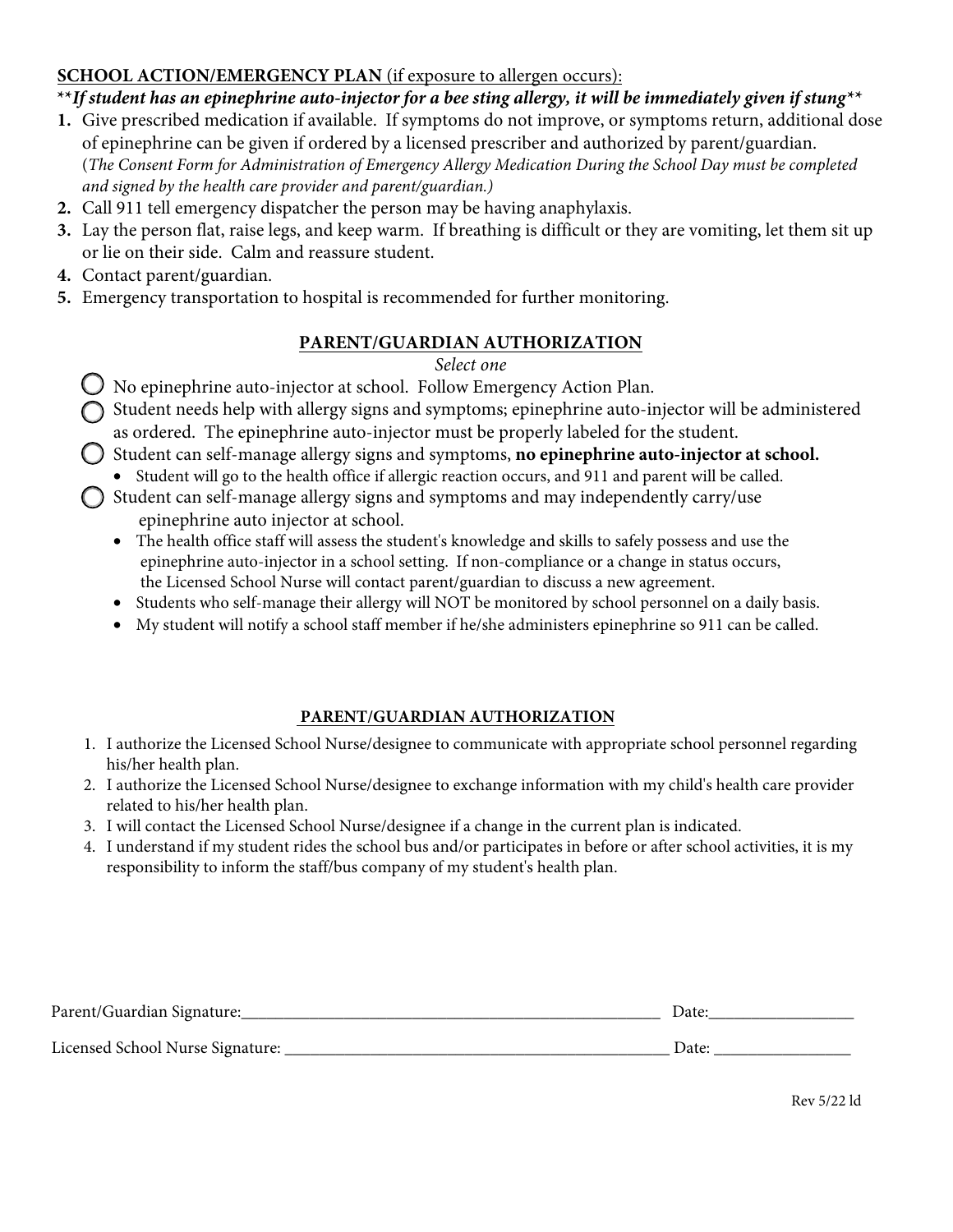| <b>CONSENT FORM FOR ADMINISTRATION OF EMERGENCY ALLERGY MEDICATION</b>                                                                                                |  |                 |  |  |                           |  |  |  |  |
|-----------------------------------------------------------------------------------------------------------------------------------------------------------------------|--|-----------------|--|--|---------------------------|--|--|--|--|
| <b>DURING SCHOOL DAY</b>                                                                                                                                              |  |                 |  |  |                           |  |  |  |  |
| TO BE RENEWED EACH SCHOOL YEAR<br>**Before medication can be administered by school personnel this form must be completed and on file with the school health office** |  |                 |  |  |                           |  |  |  |  |
|                                                                                                                                                                       |  |                 |  |  |                           |  |  |  |  |
| School ________________________Grade ___________Teacher ________________________School Year _2022-2023                                                                |  |                 |  |  |                           |  |  |  |  |
| <b>PHYSICIAN / LICENSED PRESCRIBER ORDER</b>                                                                                                                          |  |                 |  |  |                           |  |  |  |  |
|                                                                                                                                                                       |  |                 |  |  | $\Box$ 0.3 mg IM          |  |  |  |  |
|                                                                                                                                                                       |  |                 |  |  |                           |  |  |  |  |
|                                                                                                                                                                       |  |                 |  |  |                           |  |  |  |  |
|                                                                                                                                                                       |  |                 |  |  |                           |  |  |  |  |
| Other/Additional Directions: <b>www.community.community.community.community.community.community.community.community.community.community.com</b>                       |  |                 |  |  |                           |  |  |  |  |
| Emergency Allergy Medication should be administered for the following type(s) of symptoms:                                                                            |  |                 |  |  |                           |  |  |  |  |
| Trouble breathing                                                                                                                                                     |  | Hoarse voice    |  |  | Diarrhea/crampy pain      |  |  |  |  |
| Hives or swelling                                                                                                                                                     |  | Nausea/vomiting |  |  | Dizziness/fainting        |  |  |  |  |
| Tightness of the throat                                                                                                                                               |  | Abdominal pain  |  |  | Feeling of doom/confusion |  |  |  |  |
| The severity of symptoms can quickly change. *All above symptoms can progress to a life-threatening situation.                                                        |  |                 |  |  | <b>Other Community</b>    |  |  |  |  |
| This student has received instruction and permission to self carry and independently manage: ____ YES ____NO                                                          |  |                 |  |  |                           |  |  |  |  |
|                                                                                                                                                                       |  |                 |  |  |                           |  |  |  |  |
| PRINT NAME: ____________________________Clinic______________________Phone #:__________________________________                                                        |  |                 |  |  |                           |  |  |  |  |

#### **PARENT/GUARDIAN AUTHORIZATION**

- 1. I request the above medication be given to my student during regular school hours by designated personnel as delegated, trained, and supervised by the Licensed School Nurse and ordered by the physician/licensed prescriber.
- 2. I will provide this medication in the original, properly labeled pharmacy container.
- 3. I authorize the Licensed School Nurse/designee to exchange information with my student's healthcare provider concerning any questions that arise with regard to the listed medication, medical condition, emergency plan, or side effects of this medication.
- 4. I authorize the Licensed School Nurse/designee to communicate with appropriate school personnel regarding this medication and emergency care plan for my student.
- 5. I release school personnel from any liability in relation to the administration of this medication at school.
- 6. I will contact the Licensed School Nurse/designee if a change in the current medication is indicated.
- 7. Field Trips I give permission for the trained school personnel to administer the medication on a field trip.
- 8. I have read and understand the Medication Guidelines included with this form.

# **Parent/Guardian Signature:\_\_\_\_\_\_\_\_\_\_\_\_\_\_\_\_\_\_\_\_\_\_\_\_\_\_\_\_\_\_\_\_\_\_\_\_\_\_\_\_ Date:\_\_\_\_\_\_\_\_\_\_\_\_\_\_\_\_\_\_**

LICENSED SCHOOL NURSE SIGNATURE: \_\_\_\_\_\_\_\_\_\_\_\_\_\_\_\_\_\_\_\_\_\_\_\_\_\_\_\_\_\_\_\_\_Date: